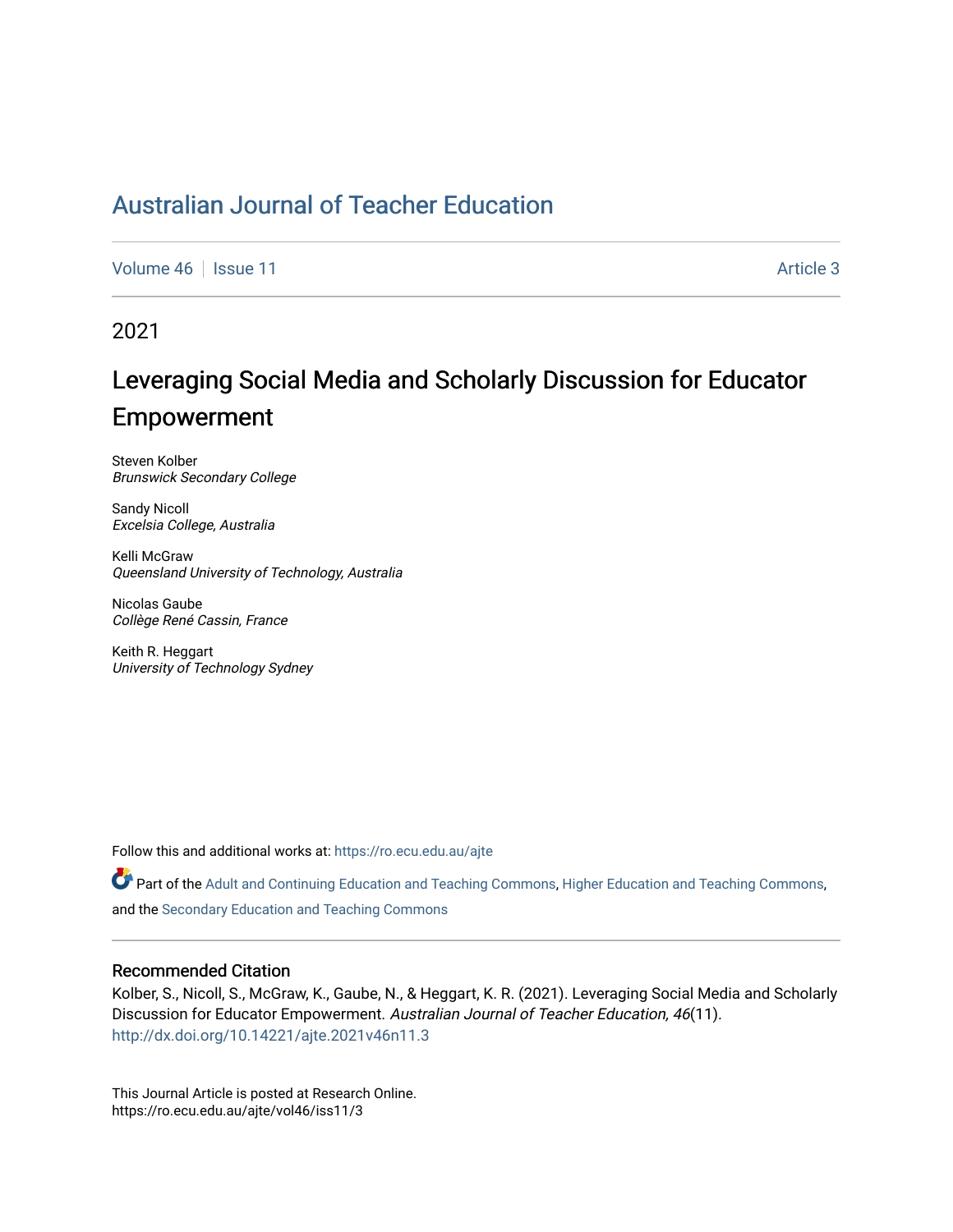# **Leveraging Social Media and Scholarly Discussion for Educator Empowerment**

Steven Kolber, Brunswick Secondary College\* Sandy Niccol, Excelsia College Kelli McGraw, Queensland University of Technology Nicolas Gaube, Collège René Cassin, France Keith Heggart, University of Technology Sydney

*Abstract: This paper shares insights from an international community of educators who have been using social media as a virtual space for a scholarly reading group: #edureading. The collection of educator narratives presented in this paper show how social networks on Twitter and Flipgrid were used as inclusive environments for teacherled professional development. This paper is both a report of research involving five practitioners inquiring into their collective experience, and an exercise in building the scholarly capacity of the #edureading group. The accessibility of the social media platforms, as well as the collaborative, inquiry-based approach to scholarly reading, emerge as key themes in the educator narratives. The findings of this research emphasise that professional learning occurring in virtual spaces is open to social mediation using the norms of social networks, rather than the norms of workplaces, jurisdictions or education sectors, and that this can lead to a greater sense of empowerment for educators.* 

# **Introduction**

The #edureading community (established in 2018 on Twitter) positions teachers as both consumers and producers of educational research, promoting discussions about the profession of teaching between teachers and their socially networked colleagues. In doing so, teachers are able to speak back to academic research in dialogue with fellow teachers, supporting each other and early career teachers to comprehend, analyse and apply research. The wide-ranging population of the #edureading community allows teachers to access a greater diversity of voices and avoid becoming trapped in the silos of schools or sectors. Participation in the network and research discussion provides potential invigoration for the profession of teaching. This paper profiles four narratives from founding members of the #edureading community, three from Australia and one from France. To contextualise these narratives, the professional development cultures of France and Australia are also discussed and ways that social media mediated groups such as this carry different meanings and relevance to the teachers of these two nations are examined.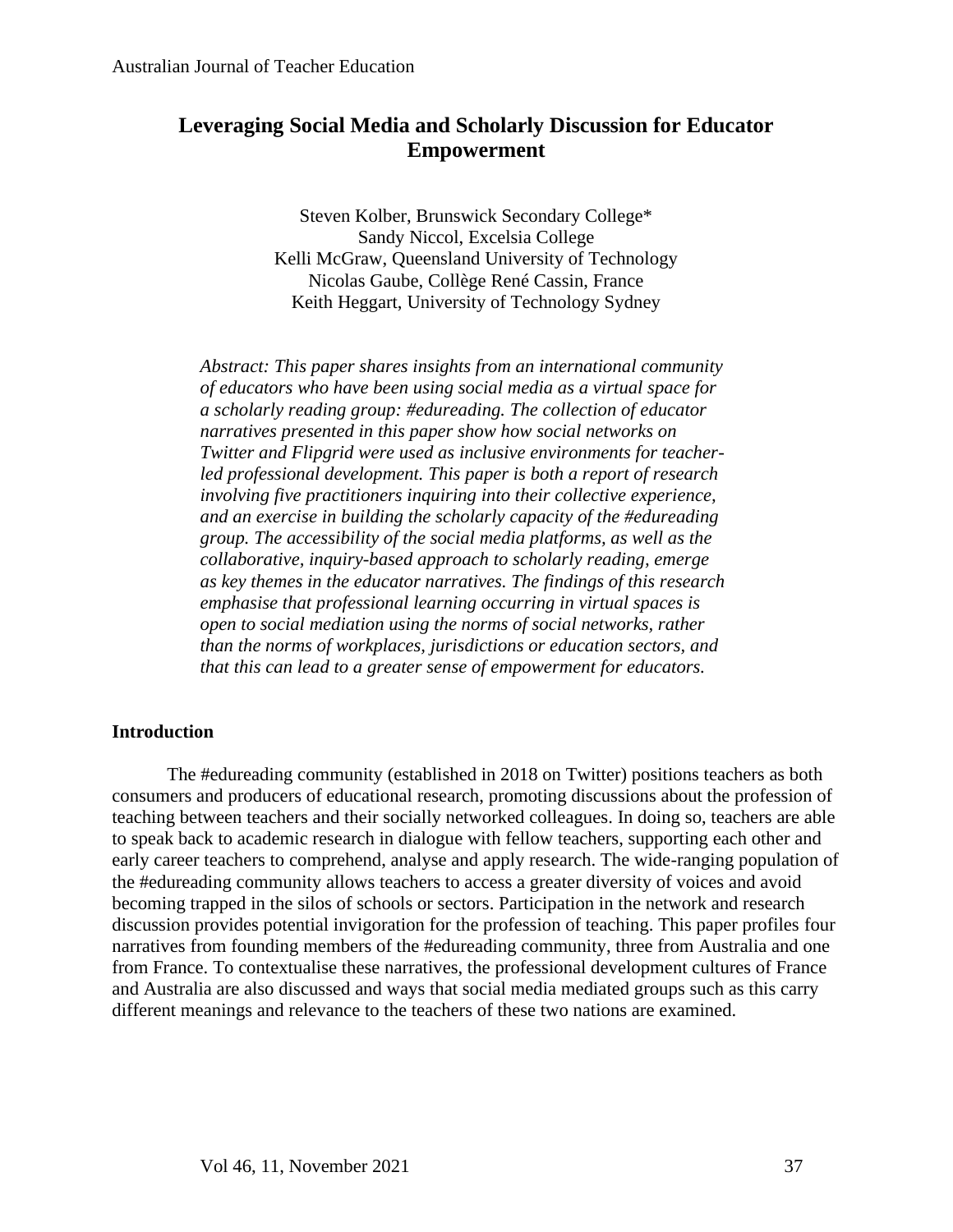#### **#edureading: Group Design**

The group being discussed, #edureading, brings together its members, and the broader audience of Twitter, around a monthly theme exercised through a close reading of a single research paper. The core activity of the group is reading this article and responding to three prompts, tailored to the article under discussion, via the online video sharing platform of FlipGrid. This sits alongside ongoing private-message discussion among the group using Twitter, that throughout the month typically involves supporting one another in their work, bringing relevant examples, articles and tweets to the groups' attention and so forth. These discussions culminate in a live Twitter 'chat' on the last Sunday of the month, that draws upon the ideas that have emerged from the previously outlined response options.

As the group has continued over the years, additional chats have taken place on 'Twitter Spaces', that allow live audio discussions to be held by the group during the middle of the month, as well as on Clubhouse when this application became popular. Prior to this the discussion also took place for many months in written format using a shared annotation document on Kami, allowing for an ongoing, text-based digital annotation where ideas were shared and commentary made upon other member's notes. This shows the manner in which the group spans social media spaces (Twitter and Clubhouse), as well as more traditional online learning platforms and tools (FlipGrid and Kami).

The #edureading group is an international project, and has members from nations beyond Australia. The group was created and continues to be led by an Australian teacher, as a way of fostering teacherly discussions about research that respond to concerns about education in a global context. It is a difficult time to be a teacher, in Australia and globally. Already dealing with increasing, and some would say onerous, levels of accountability and a media that rarely recognises the value of teachers, many teachers in Australia are now being required to return to work despite the ever-present threat of COVID-19. In addition, teachers are also regularly derided by politicians (Sharma, 2018). This criticism is often linked to claims about Australia's declining grades in international testing, like the Programme for International Student Assessment (PISA) and Trends in International Mathematics and Science Study (TIMSS), to construct a narrative that Australia's education system, and especially the teachers working within it, are failures.

The most common policy response is a call for more, or higher quality, professional development (PD) for teachers, so that they are better prepared to teach students. In many Australian jurisdictions, this PD is now linked to maintenance of teacher registration/ accreditation (the terminology varies from state to state). This view of PD presents it as a simplistic panacea and is strongly linked to the commercialism of education systems (Hogan & Lingard, 2019). Yet the provision of PD for teachers is hardly new. One must ask: if that is the solution, why has it failed to deliver improvements in the past - and why should we expect it to do so now? The answer to that question - and some of the other challenges facing educators may be to do with the locus of power in these initiatives.

Too many PD offerings are top-down; that is, they are done for/to teachers, created by organisations such as professional bodies and schools, rather than created by or with them. Such an approach limits the utility of these initiatives. Into this lacuna we seek to share perspectives on a different approach: PD run entirely by teachers, with a global reach, through the mechanism of social media. This paper reports and explores our experiences with such an approach, the #edureading group. Although it is excessive to say that #edureading alone can change public and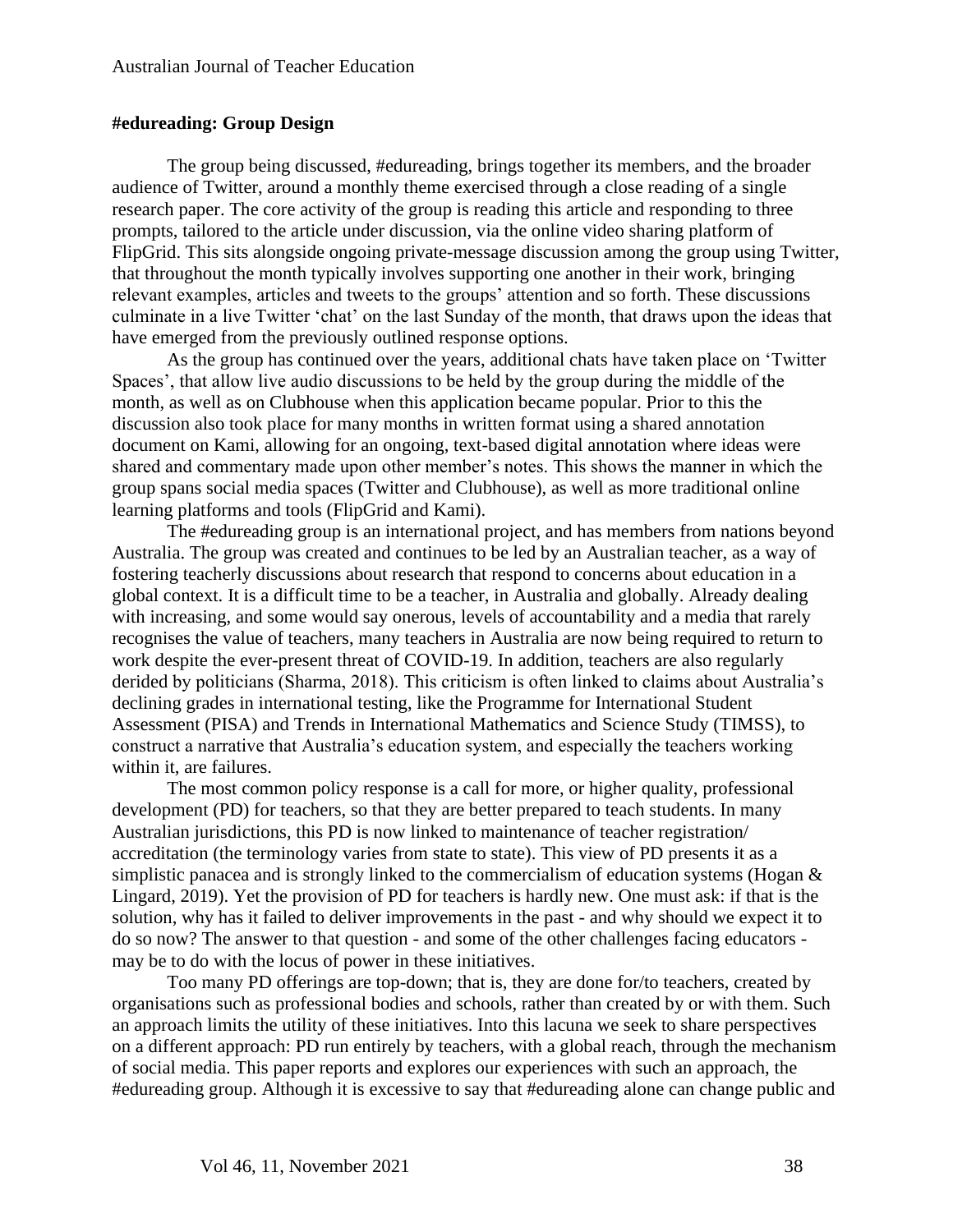political perceptions of teachers, it is not incorrect to state that it provides a model of a form of PD that empowers teachers to change their perceptions of themselves, by sharpening their critical, discursive and relational professional skills (Zappavigna, 2018).

# **The Failures of Traditional PD**

Teaching is a complex endeavour (Beckett & Hager, 2018; Kurtz & Snowden, 2003). Meeting the PD needs of teachers is equally challenging; within any one staffroom, there is a bewildering array of knowledge and experience. Despite this diversity, PD for many teachers remains largely the same: it is uniform, lacking any tailoring towards specific professional needs of individual teachers. It is often a 'one-off' affair where a consultant presents a neatly packaged offering and disappears before any follow-up. It is hardly surprising that much of the literature on PD shows almost without fail how ineffective it is (Cohen & Hill, 1998, 2001; Curwood & Biddolph, 2017; Netolicky, 2020; Wiliam, 2016).

The Australian Institute of Teaching and School Leadership (AITSL, 2012) approach to PD is also limited in many respects. Netolicky (2020) argues that AITSL's framework promotes a traditional, facilitator-led model of PD. This feeds into an increasingly managerial discourse within education; that is, teachers need to be 'managed' by an ever-increasing army of experts, consultants and the ubiquitous teacher-educators. In this case, PD becomes less about improving the quality of teaching and learning, and more about ensuring compliance, accountability and control (Mockler, 2020).

The situation is similar in France, where teachers' PD is underserviced and largely topdown (Mons et al., 2021, p. 2). A mix of certified and non-certified teacher trainers work together to set up a teacher training catalogue, but as this is designed by their administration it does not cover the PD needs of all teachers. Moreover, teachers still have to ask for permission to attend a PD session and even then, they may well be denied by their administration. This highly endogenous in-service training model has limited attractiveness and leads to staff searching for training opportunities outside the Ministry (Mons et al., 2021, p. 3).

As with Australia, the focus on one-shot PD without support or follow-up has led to an approach that lacks relevance and does not translate well into the classroom. In France, teachers are increasingly looking towards using social media and self-organising to meet their professional development needs (Bourdoncle & Lumbroso, 2018; Greenhalgh & Koehler, 2017), and these forms are noted as the most impactful learning for educators from both nations in the narratives below.

French "teachers lack quality training and, aware of these shortcomings, demand more open access to new learning." (Mons et al., 2021, p.3). An example of French use of social media is the #educattentats hashtag, which sprung out of the need for teachers to grapple with the 2015 terrorist attacks. It represents an example of 'just-in-time' PD (Greenhalgh & Koehler, 2017) that was highly active, then disappeared 28 days later. This displays the strength and flexibility of this informal type of learning, which stands in contrast to traditional PD available 'on the ground'.

Throughout history, teachers have become "objects of intervention" through growing teacher and school accountability practices, standardised testing, new curricular areas, decentralisation and privatisation (Bascia & Stevenson, 2017, p. 5). This has resulted in a system of "professionalism from above" rather than "professionalism from within" (Evetts, 2011) within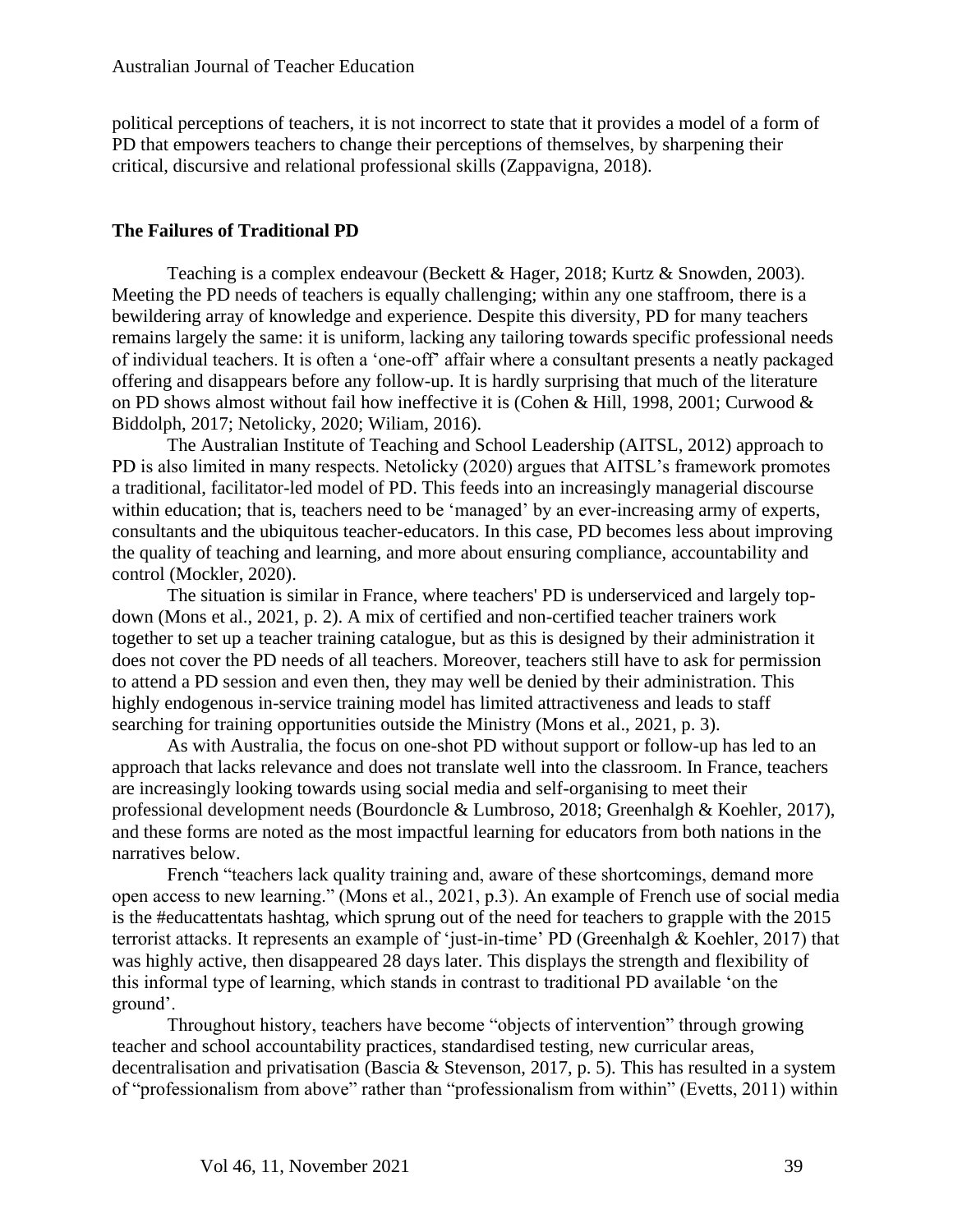a culture of "New Public Management" (NPM) (Symeonidis & Stromquist, 2020). Too often the teaching profession is spoken on behalf of and belittled, either through press releases, social media posts, policy dictats and also in some examples of research. In 2001, Sachs suggested that "If the teaching profession wants to be the author of its own identity or professional narrative then now is possibly the time for this to occur" (p. 15). Nearly 20 years on, this is yet to be realised but the generation of teacher-led PD is a hopeful signal. Hargreaves (2000) noted that "many teachers are starting to turn more to each other for professional learning" (p. 162). 20 years after the advice of Sachs and observations of Hargreaves, Netolicky (2020) describes how "teachers are taking back their own learning through blogging, Twitter, and TeachMeets" (p. 123). This continual striving and goal of teacher-led and open professional learning is realised in the #edureading group.

Digital and mobile technologies, and especially social media, allow teachers to ever more effectively direct their PD, in ways that previously were difficult. Central to this idea is the rise of professional learning networks (PLNs) (Goodyear et al., 2019) and professional learning communities (PLCs) (Hargreaves & O'Connor, 2018), and the affordances of digital affinity spaces (Gee, 2018; Hillman, et al., 2021), where teachers can find their 'tribe' (Kolber & Enticott, 2020).

## **Social Media Research and the State of the Field**

When considering social media mediated PD it must be noted that there are many significant gaps within the literature (Carpenter & Harvey, 2019; Greenhow et al., 2020; Kredl & Colanino, 2017; Malik et al., 2019; Trust et al., 2017). Most notably for this paper, explorations of social media across platforms "at the intersection of open and closed affordances is rare" (Greenhow et al., 2020, p. 24), which this paper explores via the public (Twitter chat), the semipublic (FlipGrid video platform), and the private spaces (Twitter direct message (DM) group) inhabited by the group. This is significant because literature (Iredale et al., 2020) has established that closed groups are useful for accessing support, which relates to one of the three themes located within our narratives. Although Flipgrid is not a social media platform, but rather a 'social learning community', noted for producing deeper, more critical responses than blogbased written responses (Stoszkowski, et al., 2020), it has been included here as it was central to the development of the reading group. In addition, using multiple, diverse social media and communication tools has been found to deepen the understanding of topics discussed (Macia & Garcia, 2016) and allows the creation and strengthening of social bonds (Zappavigna, 2018) within the group. It also allows professional development through "self-generating content and self-directed pathways for learning" (Prestridge, 2017, p. 100), which is demonstrated within the narratives provided below.

Most of the extant research has focussed on the effects of Twitter on student learning and engagement (Fox & Bird, 2017; Haşıloğlu et al., 2020; Malik et al., 2019). Here, we focus on teachers' use of social media for their own learning, and thus unrelated to student outcomes. Within this space, social media is presented as carrying many risks for teachers (Carpenter & Harvey, 2019; Carpenter & Krutka, 2017; Fox & Bird, 2017; Iredale et al., 2020; Lemon & O'Brien, 2019), including further intensification of work (Selwyn et al., 2017) as well as teachers becoming more accessible to students and families - to the detriment of their own health (Carpenter & Harvey, 2019). It is also worth noting that parents and carers are more recently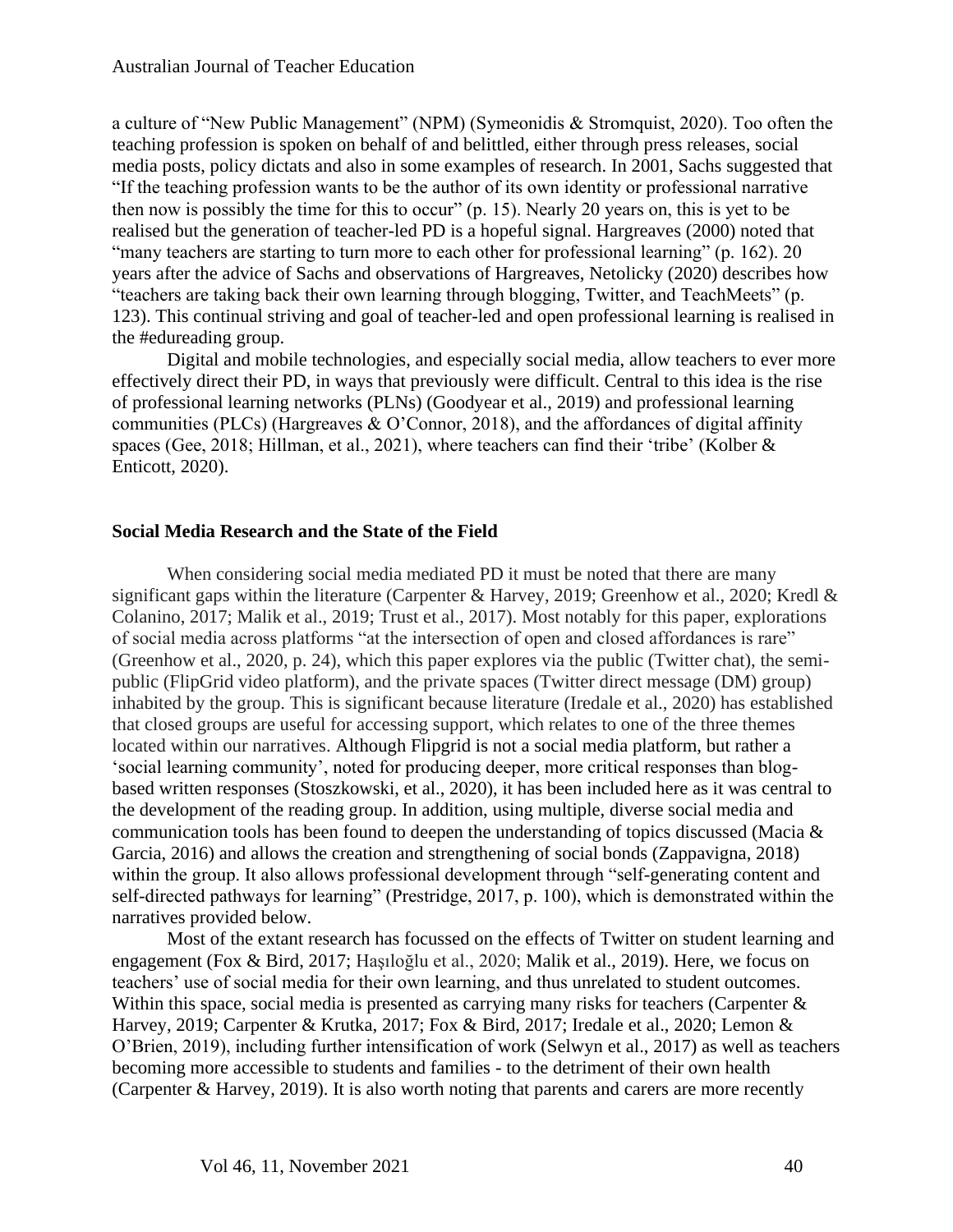positioned as policy actors who can at times be hostile within broader education debates (Barnes, 2021). It must also be noted that not all teachers use social media for their professional identities or professional learning (Fox & Bird, 2017; Malik et al., 2019). Yet for those that do, some studies have established that professionals spend several hours per week informally learning with peers about work-related topics (Macia & Garcia, 2016).

One key gap in the research literature is that much of the findings are drawn from either Initial Teacher Education (ITE) (Iredale et al., 2020; Kelchtermans & Mars, 2020) or other university settings (Greenhow, et al., 2020; Macia & Garcia, 2016), likely due to the ease of access to a convenient research sample. However, social media allows for informal learning, and in service teachers have made use of this fact. This paper examines this aspect through an organic group of teachers not tied to a shared geography. This is unique, as most studies focus on localised groups (Greenhow et al., 2020) or are geographically limited to developed nations (Macia & Garcia, 2016) most commonly the USA and Canada (Greenhow et al., 2020; Greenhalgh, 2021). Alternatively, the narratives in this paper provide international coverage, from Australia, which is underrepresented within the literature (Macia & Garcia, 2016) and France.

#### **Methodology**

This study makes use of narrative inquiry (Connelly & Clandinin, 1999; Clandinin & Connelly, 2000) through the discussion of critical events (Webster & Mertova, 2007). Narrative inquiry affords teachers a vehicle to offer honest thoughts in response to critical events and in this case, it was experiences on Twitter as a member of #edureading. In the narratives documented below, four #edureading members (Steven, Sandy, Kelli and Nicolas) describe their experiences taking part in the community. Loh (2013) noted that often narrative research is questioned yet Clandinin and Connelly (2000) state the "apparency, verisimilitude and transferability," when using narrative inquiry can be drawn upon when assessing the narrative inquiry's quality, which "continue to be developed and about which we encourage narrative inquirers to be thoughtful" (p. 188).

Connelly and Clandinin (2000) note, "narrative inquiry is always multilayered and many stranded" (p. xvii) which is a way of telling a story with meaning making in mind. The narrative strands presented in this paper tell the stories of teachers, with a need to understand their experiences of #edureading *as* PD in mind. The prompts for generating the narratives in this study were devised collectively by the authors in an asynchronous conversation within a Twitter direct messaging (DM) group. The three prompts were used to elicit information in narrative form about: experiences with other PD in the past five years; reasons for joining #edureading, and the benefits and limitations based on experience and engagement with the readings; and the anticipated influence of #edureading participation in our future practice. After reading all of the narrative responses, the commonalities in what was said by each of us were identified by inductively coding the narratives by identifying common strands of ideas to find key themes.

In this article, each participant has chosen how to thematically frame relevant extracts from their source narratives, using a combination of direct quotes from the source narratives and paraphrased representations of key messages. What follows are accounts of the experiences of a group of like-minded educators, a mixture of teachers and teacher educators, investigating our reflections on the #edureading process.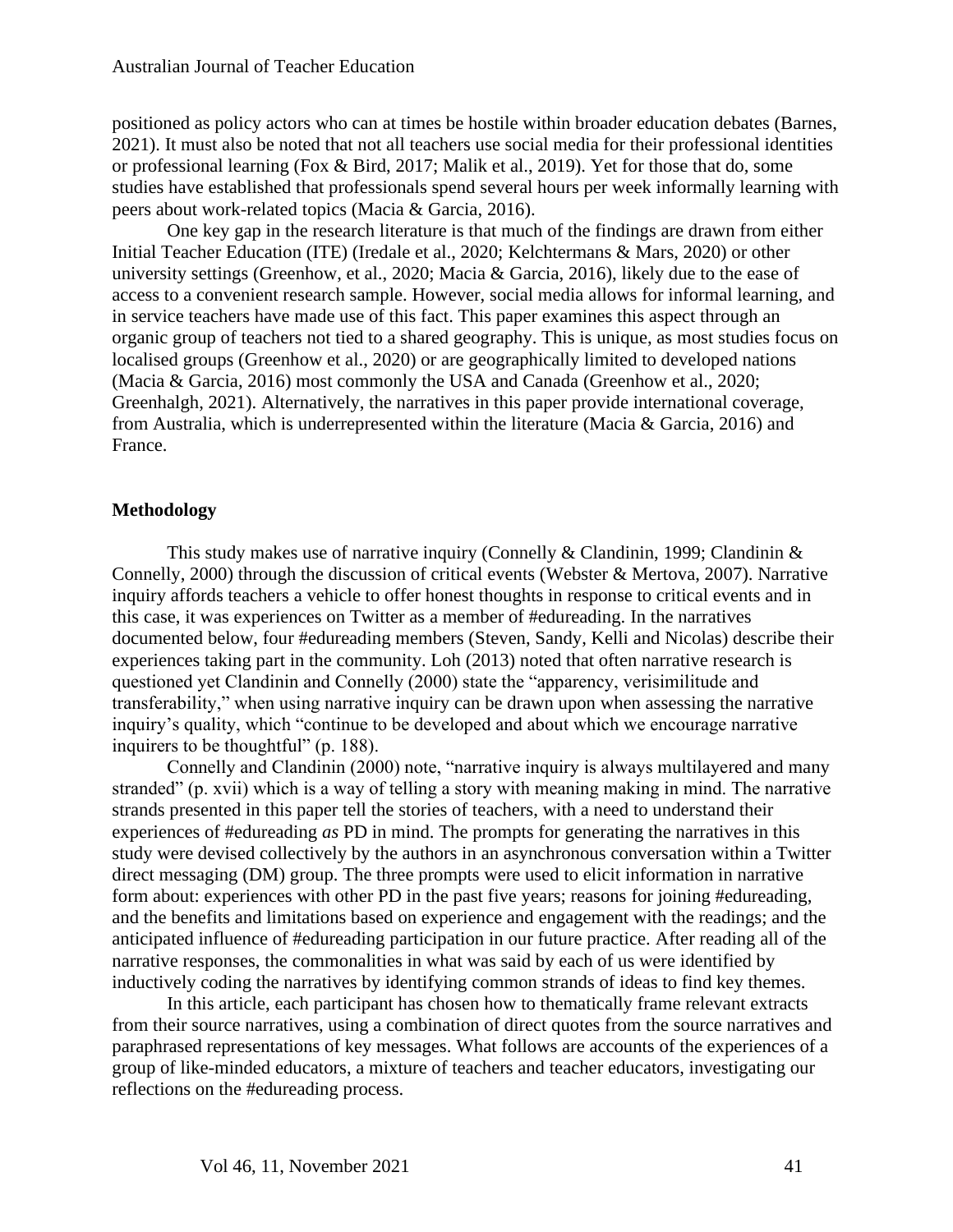# **Narrative inquiry findings**

In this section, each report of the narrative inquiry begins with an outline of the participant's educational background and current context, then moves to framing themes with excerpts from their respective written narratives.

#### **Steven Kolber**

*Steven is an English secondary teacher based in Victoria, Australia in the public-school sector with 11 years classroom experience. He is the curator and moderator of #edureading and often chooses the monthly article to be discussed. He welcomes others as curators and Nicolas and others have taken up this opportunity. His vision with relationships was clear from the beginning and this can be seen throughout the other three narratives.*

His discussion demonstrates relationships established on a global platform are valued to allow knowledge to move beyond one's own "backyard" or location. He notes:

"Over the past 5 years I've become much more discerning as a consumer of Professional Learning, mostly attending conferences as a speaker, presenter, or facilitator. I engage with professional development as producer, consumer and participant, cycling through these roles depending on the quality of the learning being delivered. As someone who consumes and engages with a great deal of professional learning, taking different stances within the process has proved crucial."

Steven also saw #edureading as an opportunity to engage not only with local education and presenters, but globally minded educators, or those from different contexts around the world. The orthodoxy of "this is what we have always done" pervades in Australia, as perhaps it does everywhere, so looking beyond one's own metaphorical backyard has become Steven's way of countering this common trend in thinking.

Most of the learning prior to participating in #edureading was provided merely by having the time and space out of the classroom to think, ponder and reflect. The experiences that were most beneficial were those that most mirrored a classroom, bringing together intelligent people with a common goal, with some set readings to contextualise discussions, drawing together people from different contexts. Most of the learnings were contextual, rather than content, seeing who attended what kinds of events and how they interacted across borders between schools and within schools.

"This experience and knowledge would have been rather hollow however if I had merely read these articles independently. Indeed, I had already read all of the articles on each topic several times before #edureading engaged with them. By adding them to the #edureading discussion I was able to see that the views espoused, though convenient and clever, were really rather reductive when considered with actual teaching practice."

#### **Nicolas Gaube**

*Nicolas is a secondary teacher from France with 19 years' classroom experience in Life and Earth Sciences. He joined #edureading at the beginning in response to an announcement on Twitter by Steven who he had already been*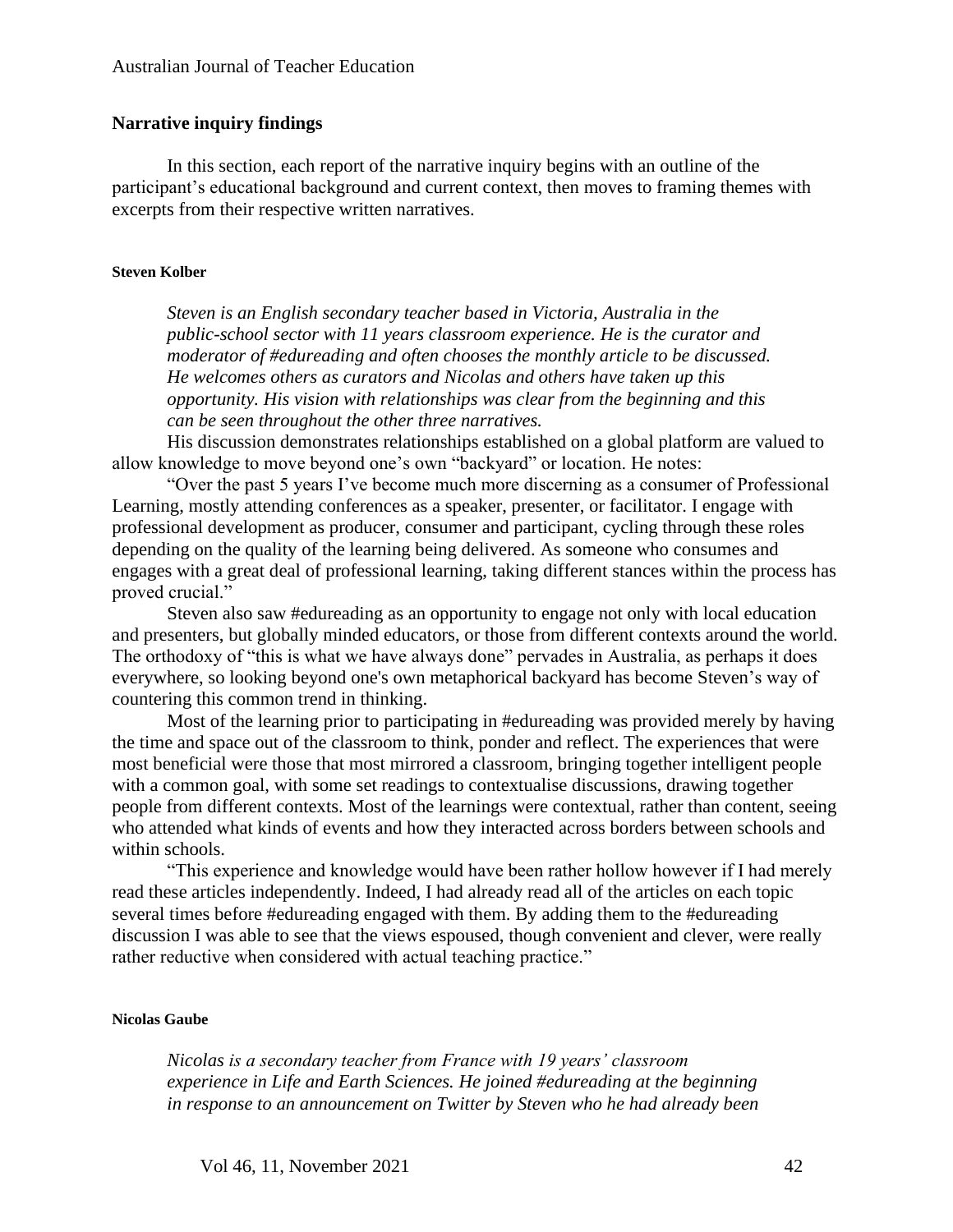*following on Twitter. Nicolas decided to join for the social aspect, he hoped this would be an opportunity to debate on topics in education on a global platform.*

He notes he finds educational research articles appealing and likes the idea teachers aspire to keep improving. Relationships featured heavily in his responses:

"Steven's prompts on Flipgrid or Twitter allow us further thinking and see aspects of the article we might have missed. We can also see videos of colleagues, which helps to create a link between edureading members. Members' personalities show up, through this medium, not only by what they say, but also by the attitudes or jokes they make. We get to know each other better."

Nicolas has taught in France for 19 years, his narrative provides a point of contrast to Steven, Sandy and Kelli's Australia-centric narratives. This offers some insight on cross country and institutional comparisons.

"In France, training is organized as follows. Teachers have a list of possible training sessions, that may be either disciplinary or interdisciplinary. The training sessions are optional and are not linked to any particular accreditation. As for PD, the vast majority of PD is provided by teachers who have been recognized for their pedagogical qualities or who have passed a certification in this respect. PD is therefore carried out by members of the National Education System who are all civil servants and are paid by the State."

#### **Sandy Niccol**

*Sandy is a primary or elementary teacher with 27 years' experience as a public school teacher and lecturer in New South Wales, Australia. She currently works across both schools and higher education as she seeks to keep abreast with the reality of classroom teaching which she can then draw upon when teaching in the university setting.*

Sandy decided to join #edureading after Steven invited her, as she sought to understand how to effectively use and participate on Twitter. Sandy's discussion demonstrates an understanding of the value of user-friendly networking tools on a global platform with educators like herself who have a passion to support teachers and forge a reputation against the ongoing political rhetoric which has played on her mind for more than a decade.

She notes Twitter afforded her an opportunity to have her voice respectfully heard and to rigorously debate topics. Sandy's discussion shows she values respect afforded to her on Twitter which she notes has not always been the case when she teaches in Higher Education.

Sandy approaches her learning as inquiry to support professional practice. She notes:

"Over the years whilst working in Higher Education I have often had my own approach to PL by reading academic articles and seeking clarifications to support my understanding of coursework. As a general rule most convenors welcomed questions and this helped with effective practice when teaching. At times however, I found if leadership styles undermine collegiality and inquiry, I was not afforded opportunities to ask. I find this approach with leadership to be rather contradictory after teaching for so long. I can never understand why workplaces would not support inquiry and I often thought after reading many journal articles over the years on the topic, why would inquiring minds be silenced?"

According to Sandy, Twitter afforded her a "spark of opportunity" to raise her concerns and seek clarification about topics that were of interest to her on a global platform. To begin with, Sandy observed #edureading, but increasingly felt confident as she saw others questioning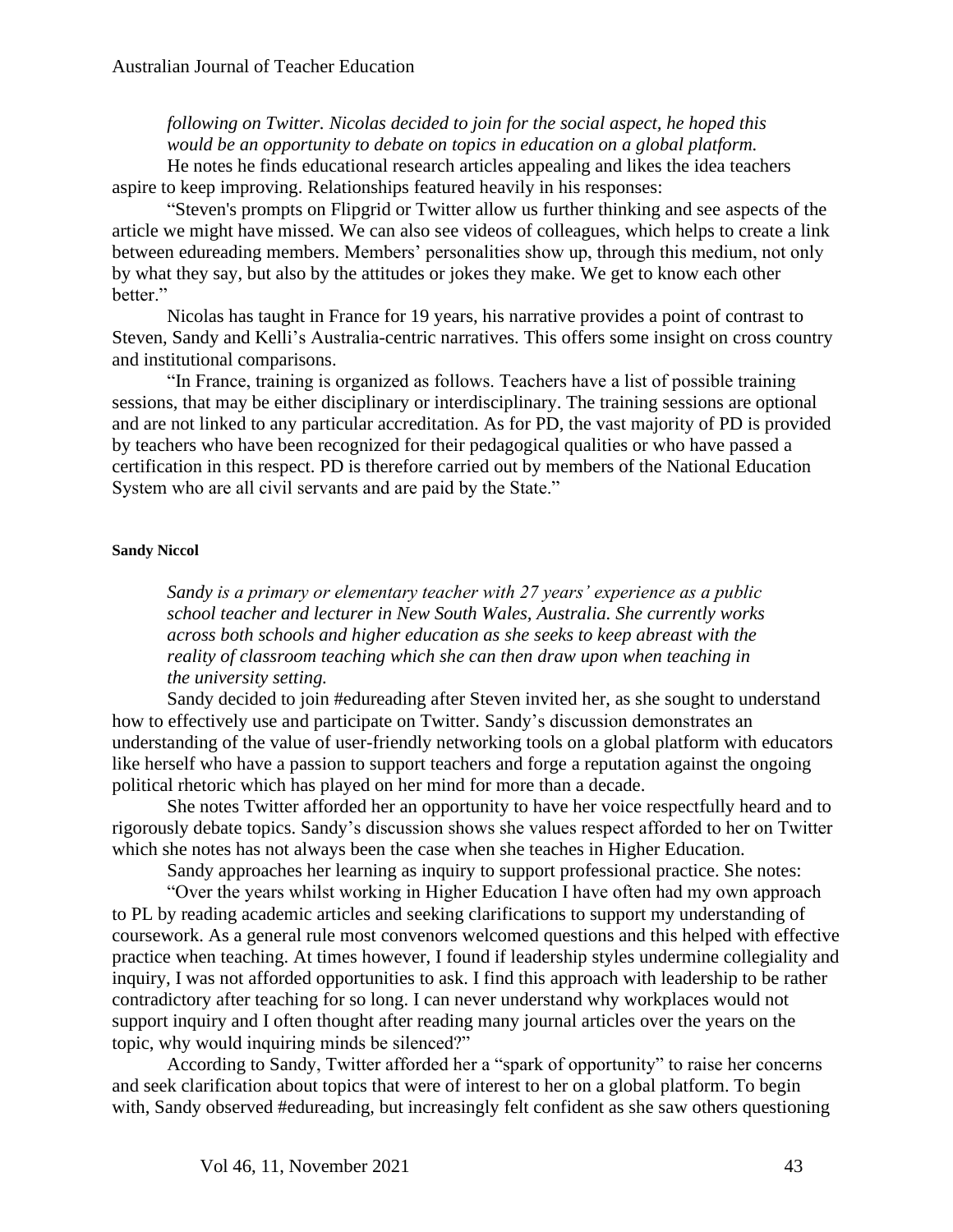research. Sandy also notes that the anonymity afforded by Twitter meant that she felt more comfortable asking difficult questions. She goes on to note how she felt welcomed by other participants:

"I was pleasantly surprised to note my ideas were listened to, embraced even, which influenced my decision to want to try and use Twitter as a platform to help me navigate my own PD. One year on, I am thankful to note I have connected with esteemed global educators including teachers and professors, who happily respond to my questions on theory, research, and my desire for effective practice."

## **Kelli McGraw**

*Kelli lives in Queensland, Australia and is a secondary English teacher with 6 years' experience in schools and 11 years in higher education as a lecturer. Like Nicolas, she joined #edureading from the start in response to Steven's advertisement. The #edureading group piqued her interest as she wanted to read more widely in the field of education and trusted Steven as a curator/organiser because she already knew him from her Twitter PLN. Kelli values professional relationships in particular and conversations are valued as a vehicle to support her own professional learning and professional networking.*

In this narrative, Kelli sheds light on the range of fields that an educator might be interested in for professional development, as well as the benefit of conducting scholarly thinking with educators from a range of communities:

"My work in school and university overlapped for some time, and I continue to see myself as having dual professional identities – a university lecturer as well as a secondary English teacher. It can be hard to access enough PD to inform both of those focus areas, and expensive to get to the required range of events as most of my PD is self-funded. I find a lot of value in PD where other participants are negotiating similar overlaps in their work, where we can explore together ways of finding synergies in our scholarly, disciplinary and workplace interests."

Other comments in the narrative aligned with the common theme across all narratives that ideas under discussion form the backbone of experience in the #edureading community, rather than a focus on personalities or politics:

"I value being able to tune in to professional conversations at local, national and international levels, so my PD planning involves seeking events and communities to link with that will enable me to make these connections...

"What I value most about #edureading is that it is an open and welcoming space for any educator to join, that it blends asynchronous and synchronous experiences, and that it is free (as in, it does not have a financial cost). I would miss out on broader conversations with informed colleagues about general education topics if it wasn't for #edureading. Unlike other social media hashtag chats or collectives, which are also open to a wide audience and free, the scholarly backbone of #edureading raises the bar in our discourse, asking us to talk in evidence-informed ways. There is a culture of respectful listening that I think is also established and maintained by Steven as the leader of our reading group, which cannot be underrated."

Another notable theme in Kelli's narrative was the way in which using Twitter and other social media tools as the mediums for discussion created a more "level playing field" in discussion and debates, by enabling people to present as their "authentic selves":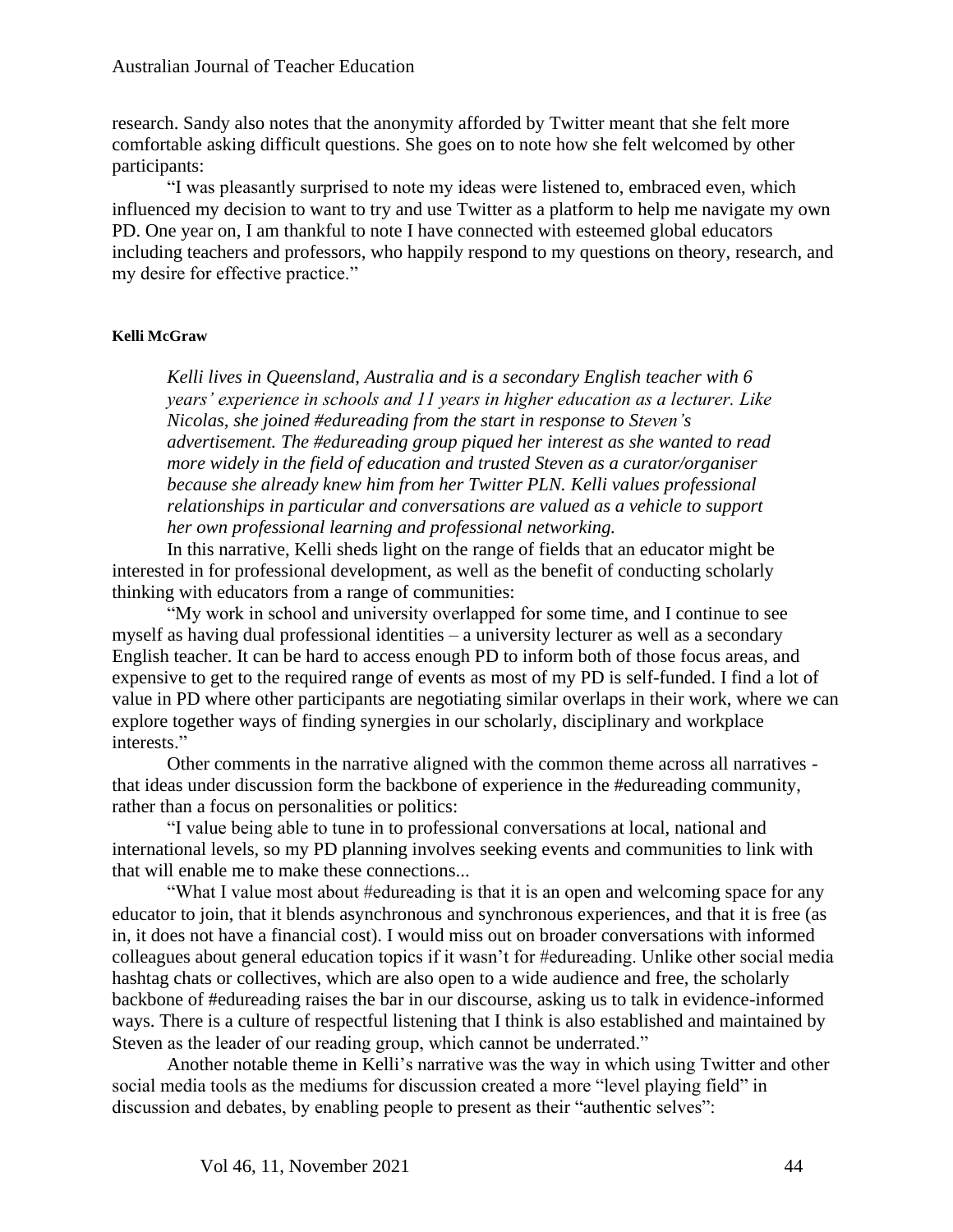"I believe doing PD work involves going to events as your authentic "self", rather than treating it as a CV opportunity, and being in networks authentically, as a co-learner in reciprocal dialogue. Traditional PD structures make this authentic and reciprocal dialogue difficult, as academic voices are elevated (via keynotes and panel talks) above teacher voices (typically confined to workshops and presentations), and then within those structures again the voices of power (the HODs, HATs and professors) are elevated above the voices of classroom teachers and lecturers. My career planning and professional learning relies on carefully negotiating this constant tension between finding authentic dialogue and delivering career progressing performances."

# **Discussion**

The following thematic categories emerged in the coding and discussion of the narratives as most significant:

- 1. teachers producing new knowledge using inquiry,
- 2. discussion of education beyond immediate cultural contexts,
- 3. expectation and support within the group for rigorous debate.

Notably, these themes are not found within the existing thematic exploration of social media PL (Macia & Garcia, 2016). For example, Parker et al. (2012) note success, guideposts, facilitators, roadblocks and potential as key features, whereas, Goodyear et al. (2019) note engagement and shared practices as core. This variation between other research themes and our own supports our position that #edureading is worthy of further examination.

# **Teachers Producing New Knowledge Using Inquiry**

As part of #edureading, participants were required to position themselves as inquirers into their practice and research about teaching, critically questioning the relevance of the research to their particular contexts. As discussed in the literature review this runs counter to prevailing movements within education that seek standardisation of practice. Within #edureading it is often the educators who inform the research conversation rather than the opposite direction. This concept is referred to by Sandy within her narrative as "talking back to research", and Steven notes in his narrative his work as a producer of research, as well as a consumer. This marks a change in identity, from passive to active, for participants. Netolicky (2020) notes AITSL's framework promotes a traditional, facilitator-led model of PD and we suggest the #edureading PLN offers an alternative framework based upon ideals like teachers finding their tribe (Kolber & Enticott, 2020). Our study highlights the affordances of affinity spaces (Gee, 2004; Hargreaves & O'Connor, 2018; Hillman et al., 2012), as teachers came together because of shared interests and experiences. This was only made possible because of its online presence. Nicolas joined as he hoped for an opportunity to debate educational topics, Sandy joined as she felt she could pose difficult questions, Kelli joined as she liked Steven's approach and saw this an opportunity to discuss scholarly ideas. Finally, Steven notes "as someone who consumes and engages with a great deal of professional learning, taking different stances within the process has proved crucial" and this has resulted in shifts in his professional identity.

This identity shift is well represented by the action of producing this article and participating in research. It is not only research and 'evidence-informed' teaching where teachers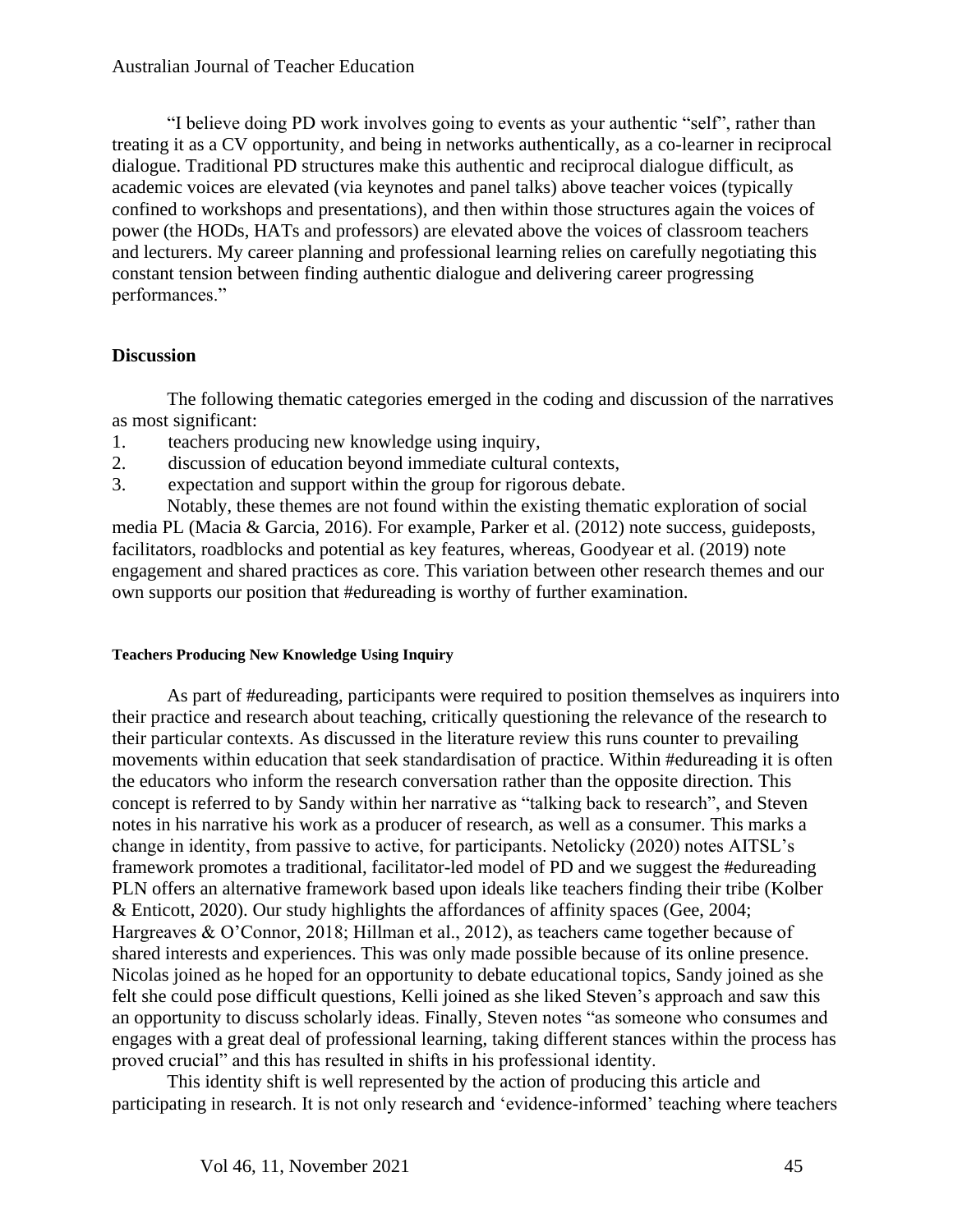are often silent; it is also within the realm of policy. At points the group has engaged with policycentric papers empowering teachers to share their thinking and ideas around these concepts. Indeed, the OECD's Teaching and Learning International Survey (TALIS) data notes that only 14% of teachers believe that policymakers in their country value their views and only 24% believe they could influence education policy (Hollweck & Doucet, 2020; OECD, 2019; Thomson & Hillman, 2019). When considering Nicolas's narrative, he noted "PD is provided by teachers who have been recognized for their pedagogical qualities or who have passed a certification in this respect. This PD is therefore carried out by members of the National Education System". Steven notes he has begun to question why "this is what we have always done" suggesting he is powerless to choose and act as he sees fit. This supports Mockler's (2020) discussion on control, accountability, and compliance for Australia, and Mons et al., (2021) for France. This research is the first between Australia and France; previously the discourse has focused on the United States and Canada (Marcia & Garcia, 2019).

Participating in a shared inquiry is something that teachers may lack within their own settings, so engaging with ideas beyond their context may encourage teachers to deepen their own professional understanding, or to view it through a different lens. As well as this, the existing offerings of PD lack the ongoing nature as outlined by Nicolas's narrative, which was in contrast with Steven's. This idea will be explored further below.

#### **Discussion of Education Beyond Immediate Cultural Contexts**

The group organically (Hargreaves & O'Connor, 2018) brought together lifelong learners rather than seeking to create this in an artificial way creating or expecting this in any artificial manner (Goodyear et al., 2019) This notion of continual learning was promoted above and beyond existing qualifications, degrees or teaching or leadership positions aligning with Netolicky (2020) and Kolber & Heggart (2021) who argue online spaces allow for this relationship paradigm more readily. For example, Kelli notes neither personalities nor politics are relevant, instead ideas are the focus, suggesting a sense of professionalism from within (Evetts, 2011). Sandy notes she enjoys talking beyond political rhetoric supporting ideas put forward as noted by Mockler (2020). All four participants note looking beyond their own contexts was helpful. Kelli notes #edureading explores ideas "local, national and international". Sandy notes "I am thankful to note I have connected with esteemed global educators including teachers and professors, who happily respond to my questions on theory, research, and my desire for effective practice". As Stewart (2015) notes, online communities are places where traditional hierarchies are challenged, and spaces where members can develop the confidence to contribute to global conversations.

This focus further supported the concept that this was a shared affinity group (Gee, 2018) with learning and continual improvement being the focus as the group discusses diverse topics (Macia & Garcia, 2016). This was contrasted within the narratives against a range of alternative learning processes. For Nicolas, professional learning was predominantly top-down and led by public servants limiting its attractiveness (Basica & Stevenson, 2017; Boudoncle, 2018; Evetts, 2011). For Kelli there was mention of CV-filling activities occurring at conferences, whilst Sandy reflected on some challenges within the Higher Education sector and finally Steven found fault with the localisation of PD. The concept of who accredits PD, who controls the means of delivering this and how actively teachers are involved in it is clear across the narratives. We conclude this study supports Mockler's (2020) ideas that compliance and accountability lead to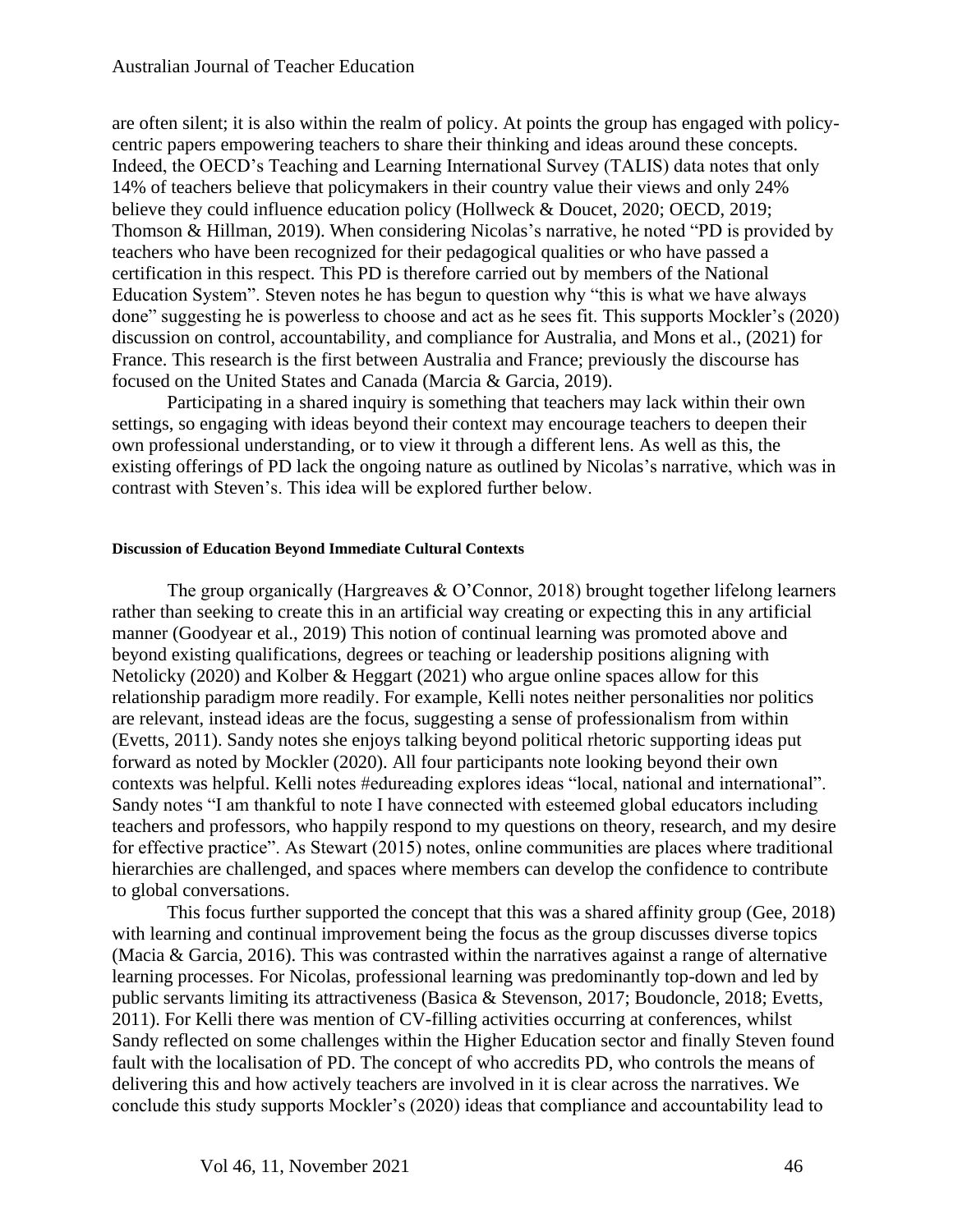teachers beginning to talk back to research and policy seeking to find what works best for them as individuals. This finding suggests choice which is not common in accredited PD is evident in our PLN and PLC. Perhaps, future research directions could explore more on the group dynamic such as itself is rather autodidactic, not seeking or requiring any accreditation or legitimisation of the process.

This self-organising group (Greenlagh, 2017; Evetts, 2011) is open to anyone, regardless of teaching background or context. Whilst the barrier for entry is low, the expectations around rigour and engagement are high compared to other online social-media based groups or discussions. There is no cost, beyond a time commitment to be involved in the group and the discussions take place predominantly in an asynchronous manner, meaning it is possible to participate across different time zones.

Although it might be interesting for the Australian participants to discuss something as parochial as NAPLAN or even the Australian Curriculum's General Capabilities, this would prove irrelevant and uninteresting to the international members of the group. There is likely a broader point around the fact that it is even possible to select topics that are interesting across nations due to the homogenisation of education culture across English-speaking neoliberal systems that is beyond the scope of this article. However, by ignoring context, and embracing 'context collapse' (Marwick & boyd, 2011), the ideas are able to be responded to by all participants in very different ways such as rethinking the commonalities between France and Australia such as a top-down approach to PD (Mockler, 2020; Mons et al., 2021). It is often clashing contexts that are the main driver for conflict online, as people assume their own context in others' statements to find fault (Carpenter & Harvey 2019). For example, an academic comments on their students and a kindergarten teacher pictures their own, and this miscommunication can lead to an argumentative exchange. Within this group, the lack of a shared context is important and clearly outlined, largely avoiding this issue. Each participant in this study demonstrates this. Sandy is the only primary/elementary teacher, Kelli and Steven are secondary teachers, one working in high school and the other in higher education. Finally, Nicolas is a secondary science teacher in France. This dynamic suggests our vision: we talk on concepts ahead of contexts, as noted by Kelli as a key indicator for success. Much of the outcome of this group is identity development and identity definition amongst participants. As outlined by Sandy and Kelli's narratives, working across multiple titles and spaces liminally, requires deft identity development. #edureading serves as an affinity group (Gee, 2018), with participants meeting in accessible spaces who share a common passion but rarely a common context, raising (or excluding) the discussion beyond office or school politics, national politics or system policies.

#### **Expectation and Support within the Group for Rigorous Debate**

Social media is broadly accessible, has a low barrier to entry, membership, and participation within its boundaries, which is noted by each participant. Previous studies such as Iredale (2020) were set in Initial Teacher Education; Greenhow (2020) was set in university settings. Further, our study is offering new scope beyond current studies set in countries like the US and Canada (Macia & Garcia, 2016). The #edureading group has bigger 'asks' of its participants both in a practical sense and in terms of the quality and tenor of debate. To be admitted to the group, members are asked to upload a short introductory video to Flipgrid. As Netolicky (2020) notes, "collaborative professional groups need to exist in an environment that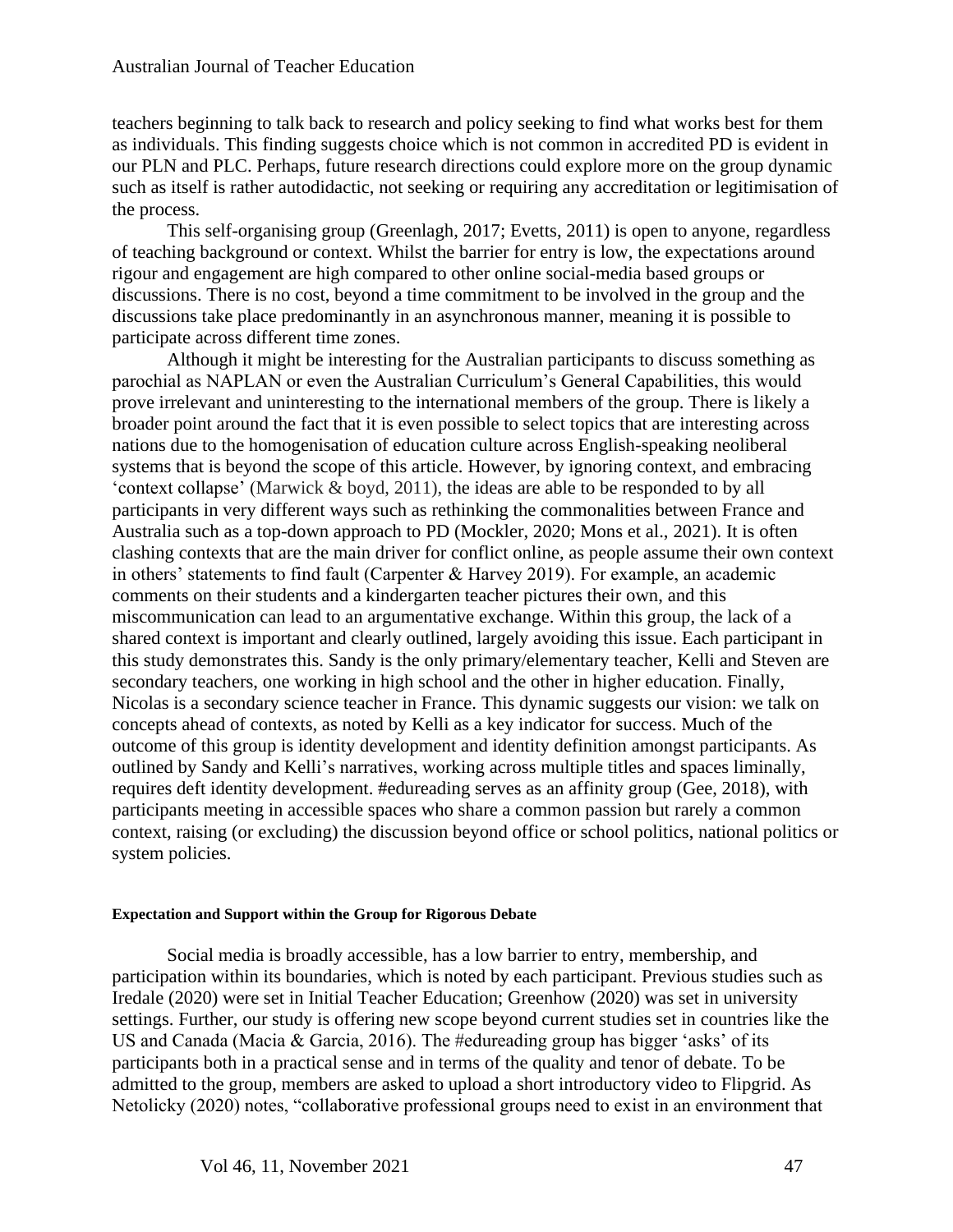provide both high support and high challenge" (p. 48). Contributing multiple video responses after reading an academic article is a significant commitment, especially on social media where the barrier of entry is typically rather low. New members are then welcomed into the monthly Twitter and Flipgrid discussion forum where a great deal of sharing of ideas, articles and resources takes place around the article's theme for the month.

As borne out by Kelli and Steven's narratives, involvement in this group and its process can be viewed as a digression from the dominant professional development structures within their contexts. We, the authors, feel that there is validity in the model and that it warrants further exploration and replication within the education sector which are hallmarks for Narrative Inquiry (Clandinin & Connelly, 2002; Loh, 2013). Not only because it serves as a challenge and alternative to existing models, but as outlined in the literature review because it and its participants position it as important for teacher autonomy and professionalism.

We view #edureading as providing a 'democratic fora' where teachers and academics from various levels of their respective workplace hierarchies can come together to discuss important educational issues with mutual respect (Kolber & Heggart, 2021). As outlined in the narratives, different experiences of both academic and school teaching inform participation in the group, but it is the blending and engagement on the same level that is important in this space when we consider informal learning (Marcia & Garia, 2019). The common monthly focus on a scholarly article of interest to the group creates a community culture and a dedicated focus on ideas regardless of background, origin or context (Rosell-Aguilar, 2018). The rigour of the discussion is brought by the academic and scholarly focus of the group. Though it is common for teacherly conversations to take place online, they tend to be aimed at beginners or novices, or require little preparation or deep thinking to participate. In such online forums, well established concepts such as coaching and retrieval practice are ever being re-introduced, often without any additive quality or sufficient depth to genuinely push these narratives forward. By reading research articles and expecting each other to engage with the article content as an entry point for discussion, teachers are required to debate in rigorous ways, moving beyond a non-committal retweet to think beyond their own space, engage with research findings and theoretical concepts, and actively add layers to the discussion that follows. This supportive environment for engaging with scholarship encourages teachers to speak back to research, often challenging and questioning the findings and proclamations of the paper itself.

# **Conclusion and our Hopes for the Future**

As should be clear from the narratives, we do not see ourselves as isolated from the work of teachers; indeed, we all work either in teaching or teaching-adjacent roles, and our focus here is very much on the development of the profession of teaching. We do this because the role that teachers play is vital to the continued health of democracy and civil society, in Australia, France and beyond. With this in mind, it is in all of our best interests to ensure that teachers are part of a well-informed and active profession. Alongside that, we also recognise that teaching is an active process, and teachers need to engage with current and developing research, as critical consumers and even producers, in order to ensure that they are fulfilling the demands of the role as successfully as possible. Current models of PD do not always meet these needs, and so, in this paper, we propose an alternative example of teacher-led, socially mediated and research-focused PD. The affordances of social media mean that such an approach can extend beyond local and even national borders and take place both synchronously and asynchronously.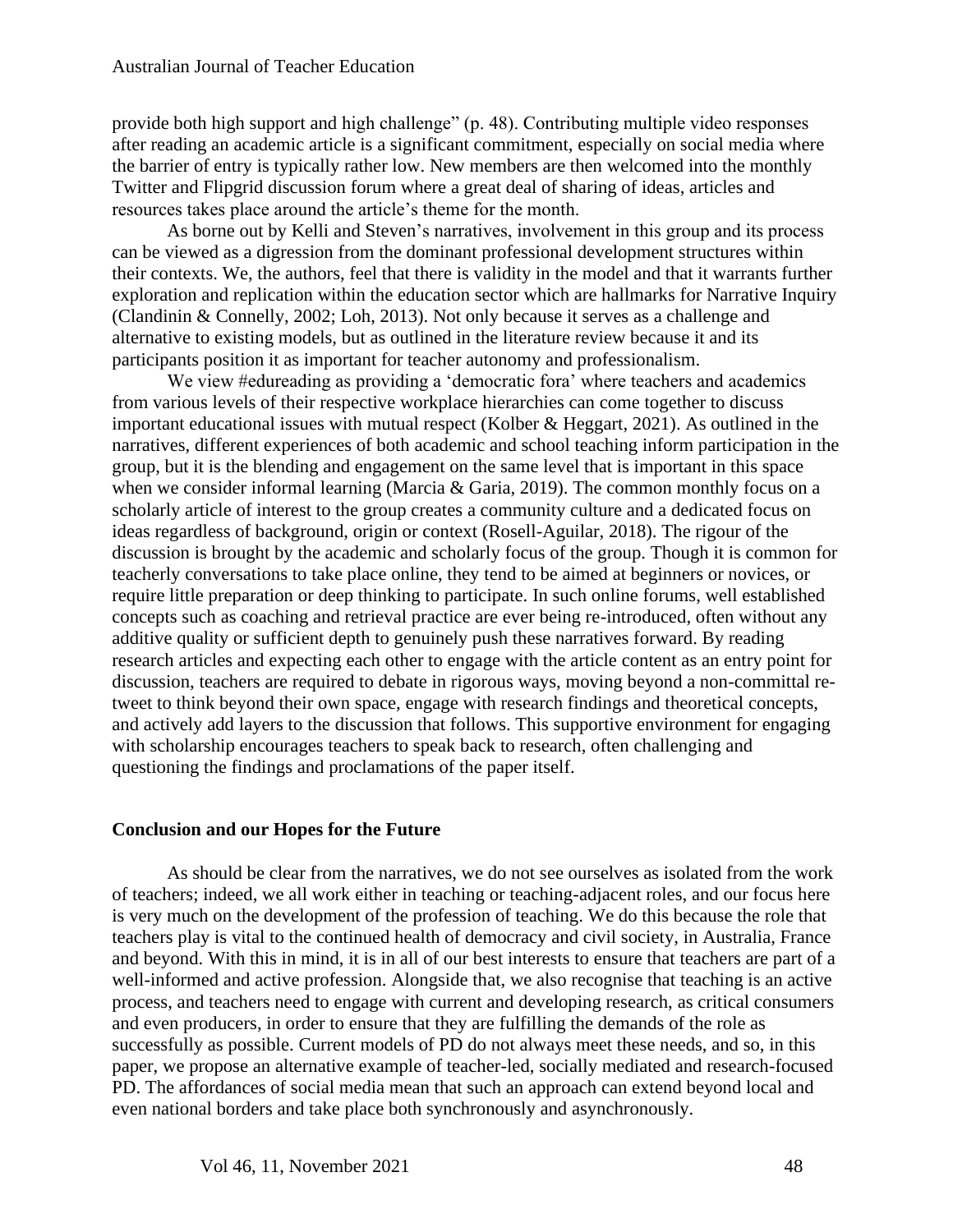The future work of #edureading will be informed by the authors sharing their experiences in academic knowledge production in the *process* of writing this paper, as well as informed by the findings of this paper as a research *product*. As the #edureading PLC slowly grows in ways that will push us past the 50-member limit on Twitter direct message groups, our findings may help the community to navigate the problem of retaining group culture in an expanding group size. It is our hope that this example might also serve as an inspiration for future iterations of professional development that empower teachers through leveraging free online, social media tools.

# **References**

- Australian Institute for Teaching and School Leadership (2012). *Australian Teacher Performance and Development Framework*, (AITSL). Retrieved from https://www.aitsl.edu.au
- Barnes, N. (2021). Parents, carers, and policy labor: Policy networks and new media. *New Media & Society*, 1-20**.** <https://doi.org/10.1177/1461444820979004>
- Bascia, N., & Stevenson, H. (2017). *Organising teaching: Developing the power of the profession*. Education International.
- Beckett, D., & Hager, P. (2018). A complexity thinking take on thinking in the university. In *The Thinking University* (pp. 137-153). Springer. [https://doi.org/10.1007/978-3-319-77667-](https://doi.org/10.1007/978-3-319-77667-5_10) [5\\_10](https://doi.org/10.1007/978-3-319-77667-5_10)
- Bourdoncle, R., & Lumbroso, M. (2018). *La formation continue des enseignants du second degré: enquête sur les comportements et les attentes de formation continue et leurs déterminants*. Institut National de Recherche Pédagogique.
- Carpenter, J. P., & Harvey, S. (2019). "There's no referee on social media": Challenges in educator professional social media use. *Teaching and Teacher Education*, 86, 1-12. <https://doi.org/10.1016/j.tate.2019.102904>
- Carpenter, J. P., & Krutka, D. G. (2014). How and why educators use Twitter: A survey of the field. *Journal of Research on Technology in Education*, *46*(4), 414-434. <https://doi.org/10.1080/15391523.2014.925701>
- Chang-Kredl, S., & Colannino, D. (2017). Constructing the image of the teacher on Reddit: Best and worst teachers. *Teaching and Teacher Education*, 64, 43-51. <https://doi.org/10.1016/j.tate.2017.01.019>
- Cochran-Smith, M., & Lytle, S. L. (1999). Chapter 8: Relationships of knowledge and practice: Teacher learning in communities. *Review of Research in Education, 24*(1), 249-305. <https://doi.org/10.2307/1167272>
- Cochran-Smith, M., & Lytle, S. (2009a). Teacher research as stance. In S. Noffke & B. Somekh (Eds.) *The SAGE handbook of educational action research*, 39-49. Sage. <https://doi.org/10.4135/9780857021021.n5>
- Cochran-Smith, M. & Lytle, S. (2009b). *Inquiry as stance: Practitioner research for the next generation*. Teachers College Press.
- Cochran-Smith, M., Carney, M., Keefe, E., Burton, S., Chang, W., Fernandez, M. Miller, A., Sanchez, J. & Baker, M. (2018). *Reclaiming accountability in teacher education*. Teachers College Press.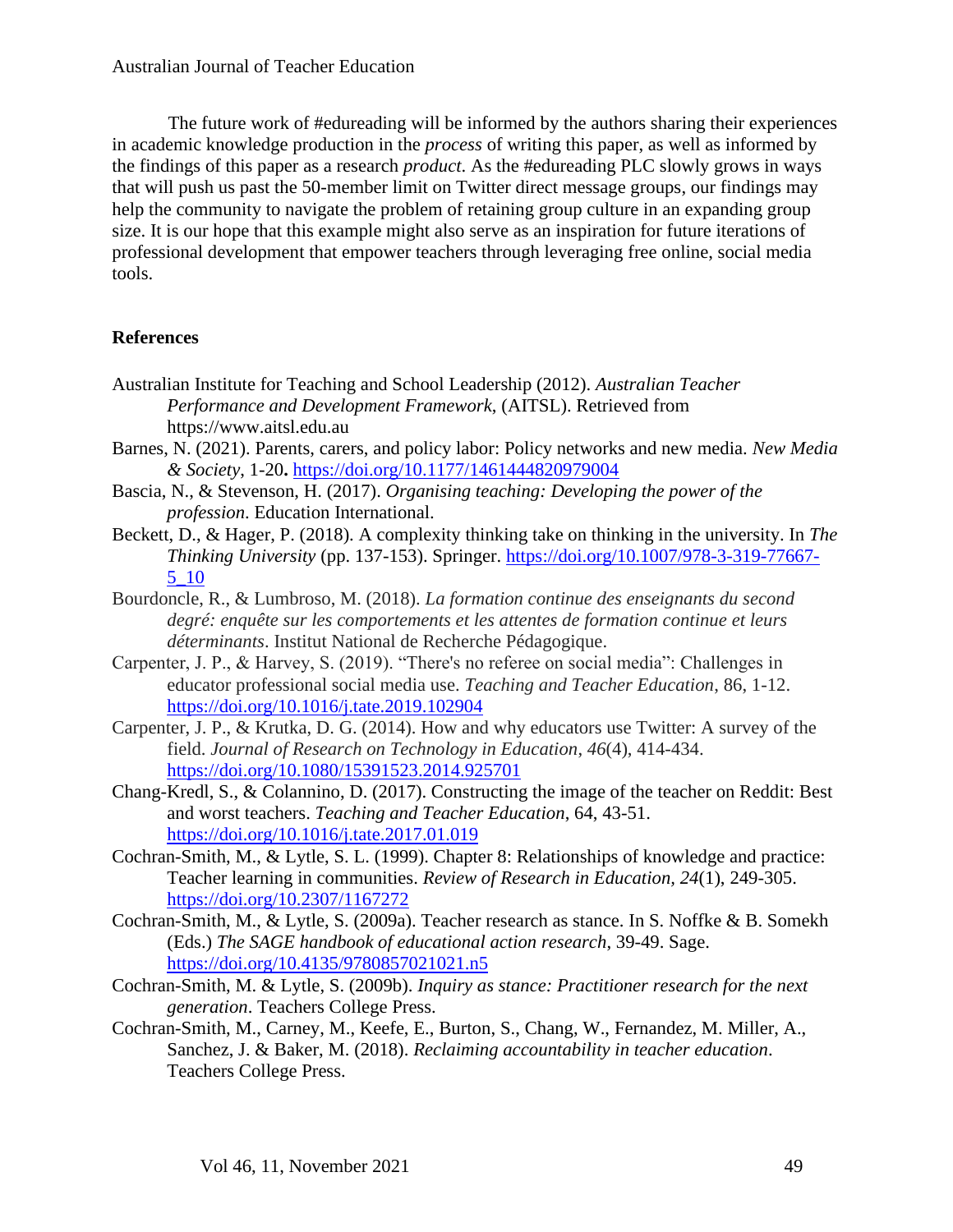- Cohen, D. K., & Hill, H. C. (1998). *Instructional policy and classroom performance: The Mathematics Reform in California (RR-39)*. Consortium for Policy Research in Education. [https://www.cpre.org/sites/default/files/researchreport/780\\_rr39.pdf](https://www.cpre.org/sites/default/files/researchreport/780_rr39.pdf) <https://doi.org/10.1037/e382712004-001>
- Cohen, D. K., & Hill, H. C. (2001). *Learning policy: When state education reform works*. Yale University Press. <https://doi.org/10.12987/yale/9780300089479.001.0001>
- Connelly, M., & Clandinin, D. (1999). *Shaping a professional identity. Stories of educational practice*. Teachers College Press.
- Connelly, M., & Clandinin, D. (2000). *Narrative inquiry: Experience and story in qualitative research*. Jossey-Bass. <https://doi.org/10.1016/B978-008043349-3/50013-X>
- Curwood, J. S., & Biddolph, C. (2017). Understanding Twitter as a networked field site. *Implications for Research on Teacher Professional Learning*, (1), 81-103.
- Fox, A., & Bird, T. (2017). The challenge to professionals of using social media: Teachers in England negotiating personal-professional identities. *Education and Information Technologies*, *22*(2), 647-675. <https://doi.org/10.1007/s10639-015-9442-0>
- Gee, J. P. (2018). Affinity spaces: How young people live and learn on line and out of school. Phi Delta Kappan, 99(6), 8–13.<https://doi.org/10.1177/0031721718762416>
- Goodyear, V. A., Parker, M., & Casey, A. (2019). Social media and teacher professional learning communities. *Physical Education and Sport Pedagogy, 24*(5), 421-433. <https://doi.org/10.1080/17408989.2019.1617263>
- Gorur, R. (2011). ANT on the PISA trail: Following the statistical pursuit of certainty. *Educational Philosophy and Theory, 43*(sup1), 76-93. [https://doi.org/10.1111/j.1469-](https://doi.org/10.1111/j.1469-5812.2009.00612.x) [5812.2009.00612.x](https://doi.org/10.1111/j.1469-5812.2009.00612.x)
- Gorur, R. (2014). Towards a sociology of measurement in education policy. *European Educational Research Journal, 13*(1), 58-72. <https://doi.org/10.2304/eerj.2014.13.1.58>
- Greenhalgh, S. P. (2021). Differences between teacher-focused Twitter hashtags and implications for professional development. *Italian Journal of Educational Technology, 29*(1), 26-45.
- Greenhalgh, S. P., & Koehler, M. J. (2017). 28 days later: Twitter hashtags as "just in time" teacher professional development. *TechTrends*, *61*(3), 273-281. <https://doi.org/10.1007/s11528-016-0142-4>
- Greenhow, C., Galvin, S. M., Brandon, D. L., & Askari, E. (2020). A decade of research on K-12 teaching and teacher learning with social media: Insights on the state of the field. *Teachers College Record, 122*(6), n6. <https://doi.org/10.1177/016146812012200602>
- Hargreaves, A. (2000). Four ages of professionalism and professional learning. *Teachers and Teaching, 6*(2), 151-182. <https://doi.org/10.1080/713698714>
- Hargreaves, A., & O'Connor, M. T. (2018). C*ollaborative professionalism: When teaching together means learning for all*. Corwin Press.
- Haşiloğlu, M. A., Çalhan, H. S., & Ustaoğlu, M. E. (2020). Determining the views of the secondary school science teachers about the use of social media in education. *Journal of Science Education and Technology, 29*(3), 346-354. [https://doi.org/10.1007/s10956-020-](https://doi.org/10.1007/s10956-020-09820-0) [09820-0](https://doi.org/10.1007/s10956-020-09820-0)
- Hillman, T., Lundin, M., Rensfeldt, A. B., Lantz-Andersson, A., & Peterson, L. (2021). Moderating professional learning on social media: A balance between monitoring, facilitation and expert membership. *Computers & Education*, 168, <https://doi.org/10.1016/j.compedu.2021.104191>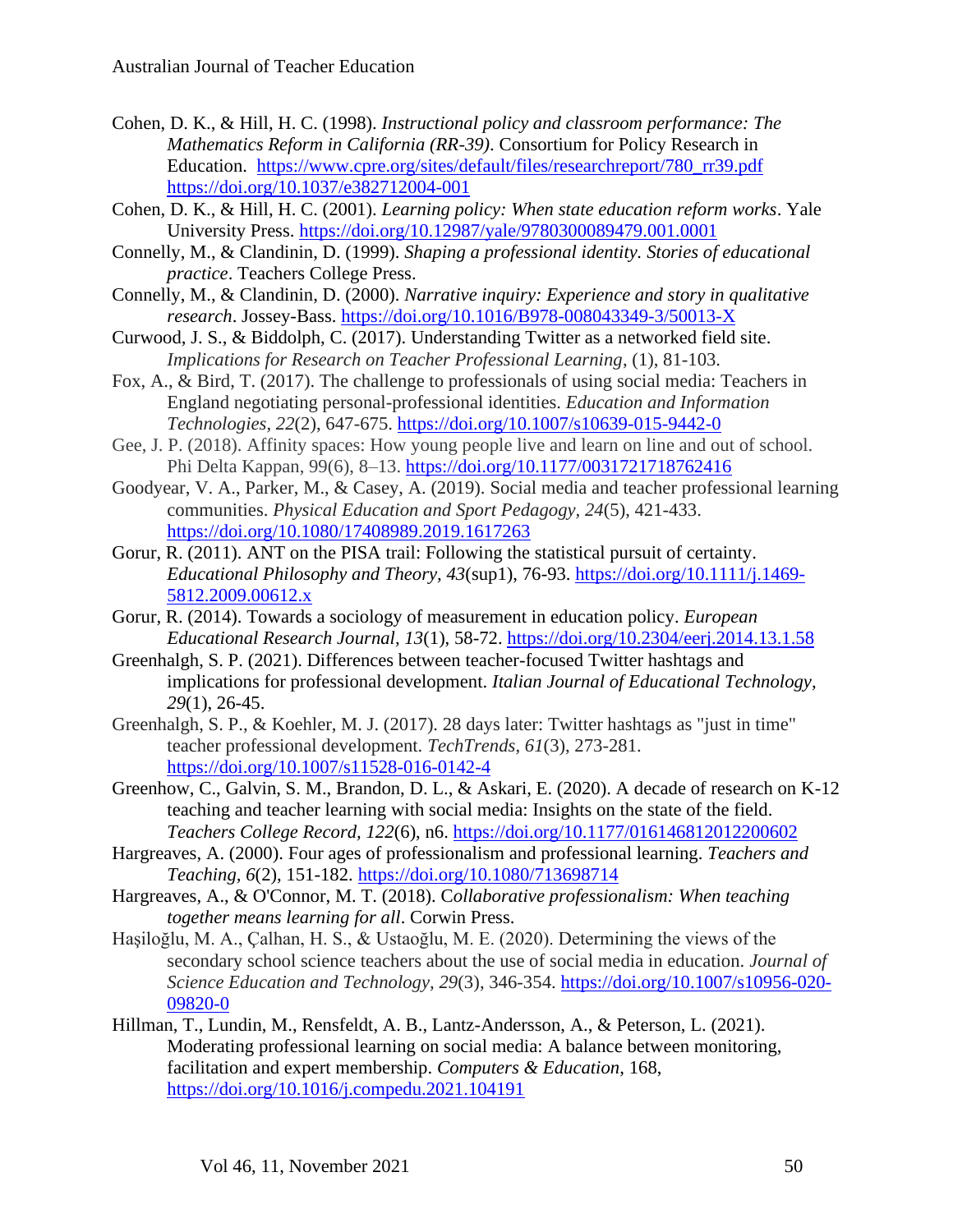- Hogan, A. & Lingard, B. (2019). Teachers' perceptions of commercialisation in Australian public schools: Implications for teacher professionalism. In D. M. Netolicky, J. Andrews and C. Paterson (Eds.), *Flip the system Australia: What matters in education* (pp. 19 - 29). Routledge.<https://doi.org/10.4324/9780429429620-4>
- Hollweck, T. & Doucet, A. (2020). Pracademics in the pandemic: pedagogies and professionalism. *Journal of Professional Capital and Community, 5*(4), 295-305. <https://doi.org/10.1108/JPCC-06-2020-0038>
- Iredale, A., Stapleford, K., Tremayne, D., Farrell, L., Holbrey, C., & Sheridan-Ross, J. (2020). A review and synthesis of the use of social media in initial teacher education. *Technology, Pedagogy and Education, 29*(1), 19-34. <https://doi.org/10.1080/1475939X.2019.1693422>
- Kelchtermans, G. & Mars, V. (2020). The networking teacher in action: qualitative analysis of early career teachers' induction process. *Teacher and Teacher Education*, 87, 1-16. <https://doi.org/10.1016/j.tate.2019.102933>
- Kolber & Enticott, E. (2020). Find your teacher tribe online: Twitter. *Idiom, 56*(2), 40–41. <https://search.informit.org/doi/10.3316/informit.307127283875363>
- Kolber & Heggart (2021). Education focused pracademics on Twitter: Building democratic fora. *Journal of Professional Capital and Community*. [https://doi.org/10.1108/JPCC-11-2020-](https://doi.org/10.1108/JPCC-11-2020-0090) [0090](https://doi.org/10.1108/JPCC-11-2020-0090)
- Kumar, P., & Gruzd, A. (2019). Social media for informal learning: A case of #Twitterstorians. *Proceedings of the 52nd Hawaii International Conference on System Sciences*, 2019. <https://doi.org/10.24251/HICSS.2019.304>
- Kurtz, C. F., & Snowden, D. J. (2003). The new dynamics of strategy: Sense-making in a complex and complicated world. *IBM Systems Journal, 42*(3), 462-483. <https://doi.org/10.1147/sj.423.0462>
- Lemon, N., & O'Brien, S. (2019). Social Media use in Initial Teacher Education: lessons on knowing where your students are. *Australian Journal of Teacher Education, 44*(12), 38- 56.<https://doi.org/10.14221/ajte.2019v44n12.3>
- Loh, J. (2013). Inquiry into issues of trustworthiness and quality in narrative studies: A perspective. *The Qualitative Report*, 18(33), 1-15. [https://doi.org/10.46743/2160-](https://doi.org/10.46743/2160-3715/2013.1477) [3715/2013.1477](https://doi.org/10.46743/2160-3715/2013.1477)
- Macià, M., & García, I. (2016). Informal online communities and networks as a source of teacher professional development: A review. *Teaching and Teacher Education*, 55, 291-307. <https://doi.org/10.1016/j.tate.2016.01.021>
- Malik, A., Heyman-Schrum, C., & Johri, A. (2019). Use of Twitter across educational settings: A review of the literature. *International Journal of Educational Technology in Higher Education, 16*(1), 1-22.<https://doi.org/10.1186/s41239-019-0166-x>
- Marwick, A. E., & boyd, d. (2011). I tweet honestly, I tweet passionately: Twitter users, context collapse, and the imagined audience. *New Media & Society*, *13*(1), 114-133. <https://doi.org/10.1177/1461444810365313>
- Mockler, N. (2020). Teacher professional learning under audit: Reconfiguring practice in an age of standards. *Professional Development in Education*, 1-15. <https://doi.org/10.1080/19415257.2020.1720779>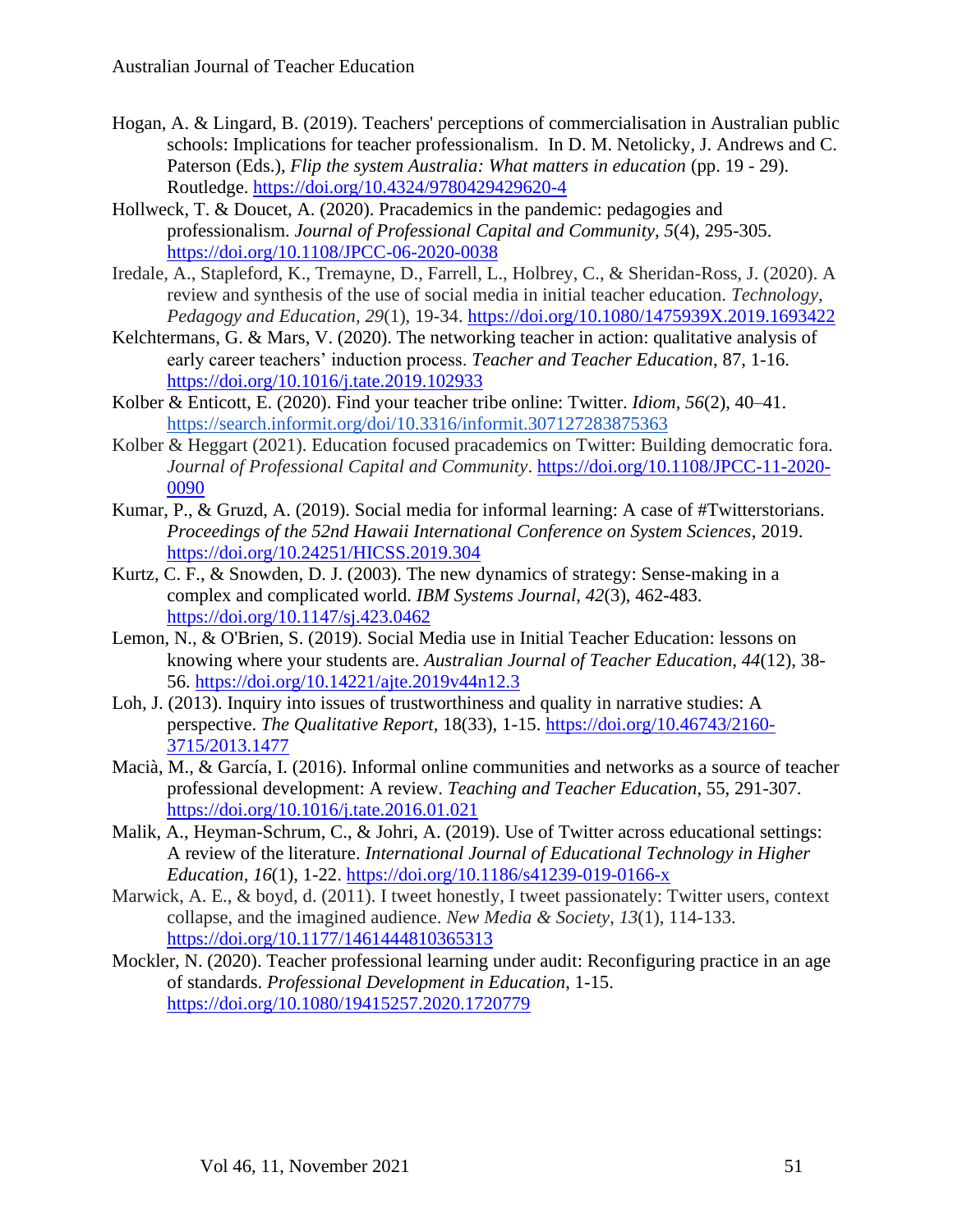- Mons N., Chesné J.-F., Piedfer-Quêney L. (2021). How to improve policies for the continuing education and professional development of education staff? *Dossier de synthèse*. Paris: CNESCO -CNAM. [http://www.cnesco.fr/wp](http://www.cnesco.fr/wp-content/uploads/2021/03/Cnesco_CCI_formation_continue_Dossier_de_synthese_210226.pdf)[content/uploads/2021/03/Cnesco\\_CCI\\_formation\\_continue\\_Dossier\\_de\\_synthese\\_21022](http://www.cnesco.fr/wp-content/uploads/2021/03/Cnesco_CCI_formation_continue_Dossier_de_synthese_210226.pdf) [6.pdf](http://www.cnesco.fr/wp-content/uploads/2021/03/Cnesco_CCI_formation_continue_Dossier_de_synthese_210226.pdf)
- Netolicky, D. M., Andrews, J., & Paterson, C. (Eds.). (2018). *Flip the system Australia: What matters in education*. Routledge. <https://doi.org/10.4324/9780429429620>
- Netolicky, D. M. (2019). *Transformational professional learning: Making a difference in schools*. Routledge. <https://doi.org/10.4324/9780429324277>
- Netolicky, D. M. (2020). Transformational professional learning: What, why and how?. *Independent Education, 50*(1), 32-33. <https://doi.org/10.4324/9780429324277-2>
- The Organisation for Economic Co-operation and Development (OECD) (2019). *TALIS 2018 Results (Volume I): Teachers and school leaders as lifelong learners*. OECD Publishing.
- Pelkey, S. & Stelmach, B. & Hunter, D. (2021). Texts, lies, and mediascapes: Communication technologies and social media as risk in the educational landscape. *Canadian Journal of Educational Administration and Policy*, 196, 16-33.<https://doi.org/10.7202/1078515ar>
- Prestridge, S. (2017). Conceptualising self-generating online teacher professional development. *Technology, Pedagogy and Education, 26*(1), 85-104. <https://doi.org/10.1080/1475939X.2016.1167113>
- Rosell-Aguilar, F. (2018). Twitter: A professional development and community of practice tool for teachers. *Journal of Interactive Media in Education*, 1, 6. <https://doi.org/10.5334/jime.452>
- Rust, F. O. C. (1999). Professional conversations: New teachers explore teaching through conversation, story, and narrative. *Teaching and teacher education, 15*(4), 367-380. [https://doi.org/10.1016/S0742-051X\(98\)00049-3](https://doi.org/10.1016/S0742-051X(98)00049-3)
- Sahlberg P. (2016). Global Educational Reform Movement and its impact on teaching. In K. Mundy, A. Green, B. Lingard and A. Verger (Eds.), *The Handbook of Global Education Policy* (pp. 128-144). Wiley-Blackwell. <https://doi.org/10.1002/9781118468005.ch7>
- Sachs, J. (2001). Teacher professional identity: Competing discourses, competing outcomes. *Journal of Education Policy, 16*(2), 149-161. <https://doi.org/10.1080/02680930116819>
- Selwyn, N., Nemorin, S., Bulfin, S., & Johnson, N. F. (2017). *Everyday schooling in the digital age: High school, high tech?*. Routledge. <https://doi.org/10.4324/9781315115764>
- Sharma, D. (2018, June 17). Antiquated school day is failing everyone. *The Age*[.](https://www.theage.com.au/lifestyle/life-and-relationships/antiquated-school-day-is-failing-everyone-20180615-p4zlnu.html) [https://www.theage.com.au/lifestyle/life-and-relationships/antiquated-school-day-is](https://www.theage.com.au/lifestyle/life-and-relationships/antiquated-school-day-is-failing-everyone-20180615-p4zlnu.html)[failing-everyone-20180615-p4zlnu.html](https://www.theage.com.au/lifestyle/life-and-relationships/antiquated-school-day-is-failing-everyone-20180615-p4zlnu.html)
- Stewart, B. (2015). Open to influence: What counts as academic influence in scholarly networked Twitter participation. *Learning, Media and Technology, 40*(3), 287-309. <https://doi.org/10.1080/17439884.2015.1015547>
- Stoszkowski, J., Hodgkinson, A., & Collins, D. (2020). Using Flipgrid to improve reflection: A collaborative online approach to coach development. *Physical Education and Sport Pedagogy, 26*(2), 167-178. <https://doi.org/10.1080/17408989.2020.1789575>
- Symeonidis, V., & Stromquist, N. (2020). Teacher status and the role of teacher unions in the context of new professionalism. *Studia paedagogica, 25*(2), 23-45. <https://doi.org/10.5817/SP2020-2-2>
- Thomson, S., & Hillman, K. (2019). The Teaching and Learning International Survey 2018. *Australian Report Volume 1: Teachers and School Leaders as Lifelong Learners*.